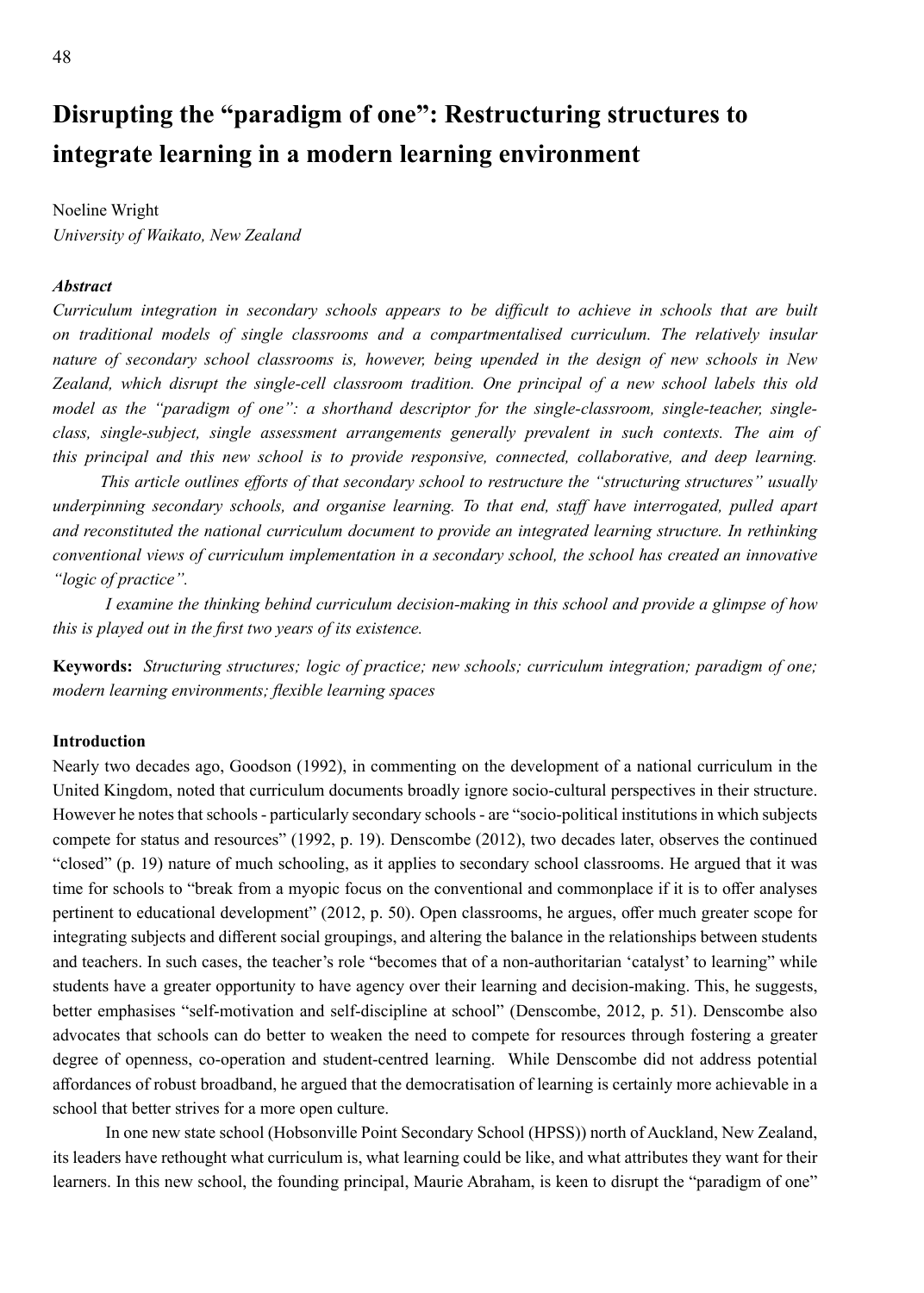tradition pervading secondary schools. He argues that: this "paradigm of one" concept describes the closed nature of traditional secondary school classrooms. He uses it as shorthand for the prevalence of single-classroom, singleteacher, single-class, single-subject arrangements in such schools. This view of classroom spaces is mirrored by Deed and Lesko's (2015) comment about school architecture traditionally acting as a straightjacket and fostering feelings of alientation, and which "authorises and emphasises certain possibilities for teaching and learning" (p. 219). It would seem, then, that the "myopic focus on the conventional and commonplace" as Denscombe (2012, p. 50) notes, is being overturned in this school, to reduce alienation, separation or inflexibility. As Woolner, Hall, Higgins, McCaughey and Wall (2007) argue, this often implies that teachers must break with convention and apply new thinking and practice in new spaces.

The thinking behind curriculum decision-making in this new school and how this is played out in the first two years of the school's existence is the focus of the article, for it demonstrates how leaders in a school can take advantage of new kinds of learning spaces in providing secondary school education. Using snapshots of research data related to curriculum integration to illustrate the school's practices, the article addresses key points made in the call for papers for this Special Issue of JELPP. In other words, by examining how a school is developing its own philosophy about what education can be, it addresses such points. The call for papers argues that:

The change from a traditional, factory model to an ILE requires educators to address and develop in specific ways a philosophy that will underpin the learning in these new environments. In addition, those leading the change need to address the highly practical changes that must occur. Those who have already developed as an ILE appear to believe that the development of a philosophical underpinning is a crucial starting point.

This article therefore, examines the HPSS principal's ideas about what the "paradigm of one" looks like in secondary schools. It also examines how HPSS has rethought and reimagined education to "underpin the learning in this new environment". It begins with three brief outlines. The first establishes what we mean by modern learning environments/innovative learning environments. The second is an explanation of the overall project outline and a key ethical issue. The third is a brief outline of the *New Zealand Curriculum* (Ministry of Education, 2007), which provided the school leaders with the context for initiating the curriculum interrogation and reformation within the school. Following those outlines is an exploration of the school's development via Bourdieu's (1977) structuring structures, focusing on how the school has been integrating subjects to create new structures of and for learning. At the same time, the open spaces of this school make this new conception of curriculum workable, as does the access to robust broadband. The leaders' intention is to create a responsive and democratic learning environment, fit for this nascent century's learners. While there are a number of aspects to the school's developing logic of practice, I am focusing on curriculum integration. For example, I could have addressed the pastoral care/academic coaching aspect, or the community partnerships, or the intent to develop agentic students who learn to adopt the attributes reflected in the Hobsonville Habits. However, this article focuses on spaces and curriculum integration. We begin with addressing the concept of modern learning environments.

# **Modern/innovative learning environments**

Modern learning environments (MLEs) / innovative learning environments (ILEs) is a relatively constant concept, even if its name shifts. An MLE or ILE is intended to mean the kinds of learning that occurs in a climate of openness, collegiality and student-centered activity, in relatively open classroom spaces. The word "environment" is key. The configuration or geography of a space is one thing, but it is what goes on inside these spaces that is most important to initiate successful and deep learning. By focusing on the words "innovative"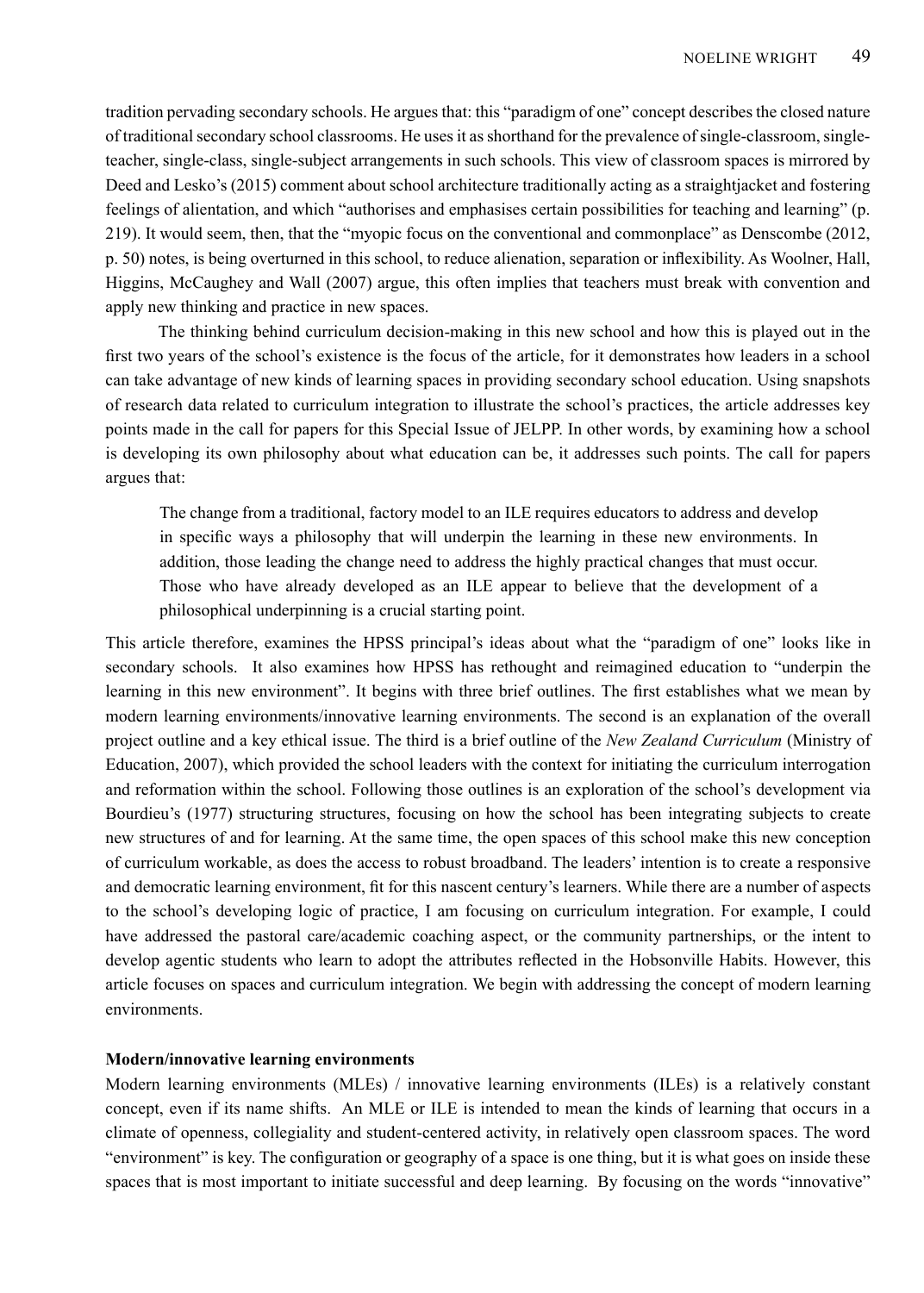and "environments" the Ministry of Education is identifying what it believes is important in new conceptions of learning. A space of itself is not enough to define the learning; how it is used is much more important for more direct links to learning success, and its emphasis on "innovative" assumes that schools are focusing pedagogical practices on more flexible ways of learning than were previously possible. The Ministry of Education uses the term "flexible learning spaces" (FLSs) to describe the physical nature of the spaces that contain moveable elements to suit a variety of learning needs. This flexibility includes partitions, different kinds of furniture, and differently configured spaces (such as quiet seminar/teaching spaces, open and large teaching spaces, open and small spaces with bean bags or low furniture, as well as relatively traditional spaces of tables and chairs). Interactions between students and teachers coupled with the pedagogical design and resources used to facilitate learning (digital as well as printed) are additional components that comprise the environment, and address the word "innovative". New spaces plus the affordances of robust wifi require different kinds of pedagogical planning and more student-centred kinds of relationships between students and teachers than traditional fourwalled classroom spaces suggest. HPSS has been determined to combine elements of space, digital affordance and pedagogy to rethink curriculum practices.

## **Project outline**

This article uses selected data collected from two visits to the school in 2015, three months apart. This selection relates to the focus on curriculum integration. The overall longitudinal project is intended to map developments of this new school through the perspectives of key stakeholders. It is self-funded from the Wilf Malcolm Institute of Educational Research (WMIER) in the University of Waikato. Ethical clearance was gained via the Faculty of Education's Ethics Committee in 2013. The research takes place in four one-day visits per year, and continues in 2017. This article, however, focuses attention on data from two 2015 visits that specifically relates to the topic of curriculum integration. It thus draws on observations of a teacher, anecdotal discussions with students, interview data with the principal, and interview data with the leaders as a focus group. I have not specifically isolated each of these data sets in the article in order to offer some measure of privacy and confidentiality to the individual teacher. Instead, I have taken the data from the two research visits and synthesised the ideas to represent in this article about curriculum integration in a brand new school.

Nolen, Ward and Horn's (2012) conceptual data generation frame of *past*, *present* and *future,* guides the visits and interviews. Their study design, a "cross-context, longitudinal, ethnographic study of novice teachers' learning, motivation, and identity development" (2012, p. 267), inspired the research plan for the visits to HPSS. For example, their two ethnographic methods of "longitudinal interviews and observations over time of the participants in practice" (Nolen et al., 2012, p. 271) form the main methods used in the HPSS study. Nolen et al's (2012) methodological framework of continually addressing the past, present and future, anchors the research visits with a starting place each time. It allows all participants (usually the principal and senior leadership team, but on other occasions individual teachers or students instead) to:

- revisit decisions and practices in the light of the experience of the months between visits,
- examine current practices and decisions, and
- look ahead to future plans and actions as the school develops its own rhythms and logic of practice.

A key goal is tracking how the school is creating itself. This means checking the planning, thinking, practices and adjustments over time, which is why visits mainly consist of interviews and observations. For example, the August 2015 visit included following a teacher for a part of a school day. This shadowing was informed by topics covered in a focus group interview in the earlier May research visit. The thematically analysed data from both visits that deal with curriculum integration information are used for this article. This is with the full support of those interviewed and shadowed. In the spirit of the openness that staff at the school offered me, I have shared draft analyses and writing with participants.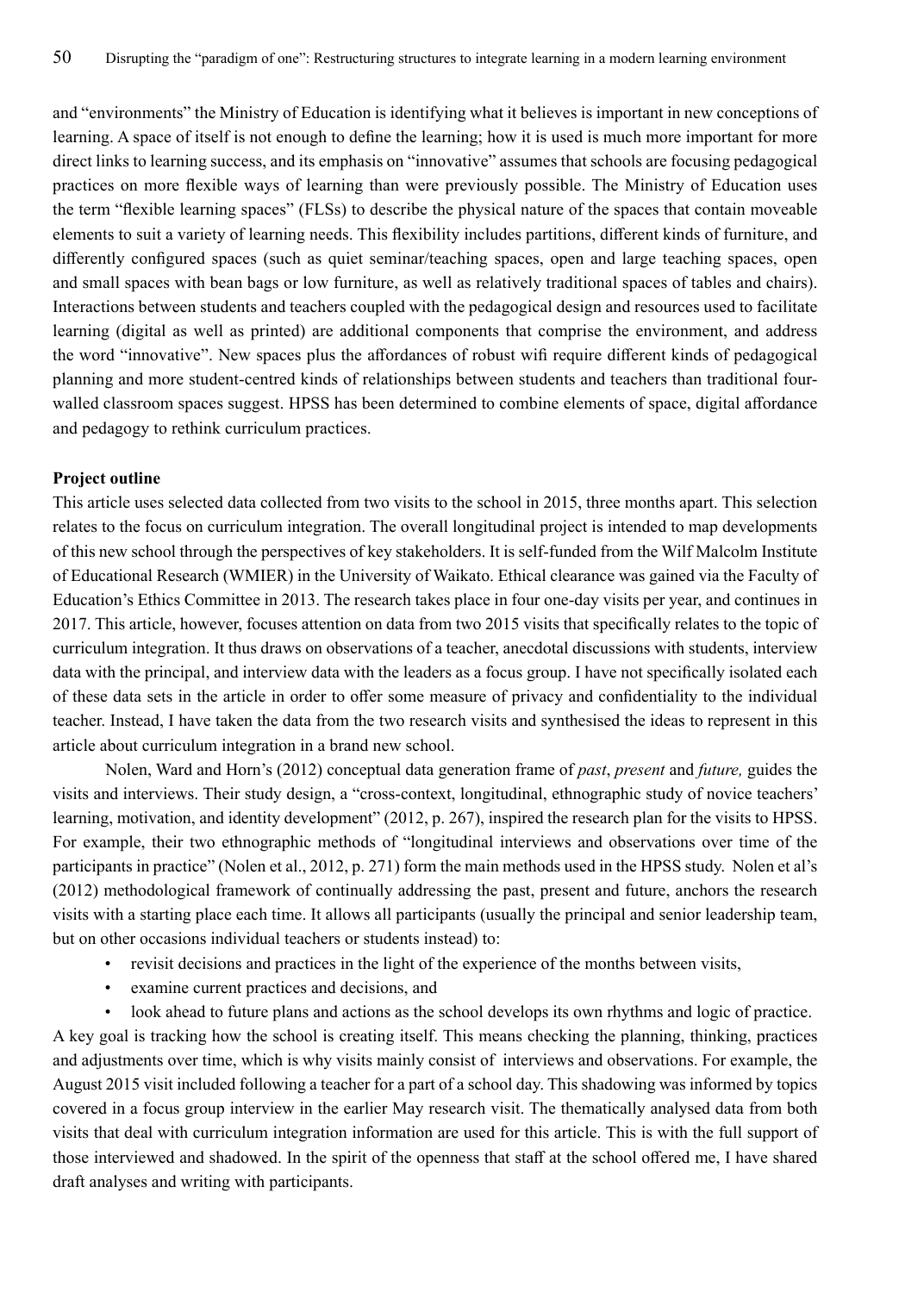Analysis began with creating word clouds (using Wordle, an online tool), identifying frequently used words to interrogate more deeply. In this way, analysis follows a grounded theory approach (Glaser & Strauss, 2012). And because of the deliberate openness of the school through its online presence and teachers' blogs, many images taken during the visits for research purposes are also discoverable online, since they belong to the school. One teacher's blog post is also referred to in this article. Therefore, the school and some of its leaders are named in the article (even while the classroom teacher is afforded some level of anonymity as noted earlier), with their full permission after a frank discussion about ethical considerations regarding this lack of anonymity.

What follows next is an explanation of some of the levers the school leaders have used to reinvent curriculum and practice for HPSS, beginning with a description of the *New Zealand Curriculum.* 

## **The New Zealand curriculum**

The *New Zealand Curriculum* (NZC) (Ministry of Education, 2007) consists of two parts, commonly referred to by teachers as the "front end" and the "back end". The "front end" is the backbone of the curriculum, containing the overview and holistic framing of the principles, values and key competencies. It reflects internationally developed attributes for all learners (OECD, 2005). The "back end" of the document on the other hand, contains the learning area charts of curriculum progressions from Years 1-13 (the Years range more or less refer to ages 5-18) and span all phases of schooling. Schooling in New Zealand begins with Year 1 (New Entrant) and progresses to the final, exit year. This may be Year 15, depending on how long students stay at school, but a common exit level is Year 13. By these exit years, the aim is for students to ideally leave with NCEA Level 3 or solid Level 2 credentials. NCEA is the acronym for the National Certificate of Educational Achievement, and is administered by a national agency, the New Zealand Qualifications Authority.

The NZC is intended as a curriculum guide for schools, in that it is "used by schools to construct their own unique curriculum to meet the specific needs of their community and allows for the implementation of a concept-based curriculum" (Treadwell, 2011, p. 28). Any school is entitled to configure it to suit, as long as its objectives are used and teachers and the school can demonstrate how and why they are used to construct learning and assessment. New Zealand schools can also choose their own books and other learning materials according to need to accompany this localised curriculum shaping.

However, as most schools tend to be relatively traditional places, there is a strong pull for teachers to focus on the curriculum's "back end", ignoring the front end's central premises that should be key drivers underpinning classroom actions. This pull to the back of the NZC focusses teachers' minds (particularly those in secondary schools) on subject specificity and content, rather than the underpinning broad skills and attributes designed for lifelong learning (OECD, 2005). This often relates to the focus on the qualifications students are preparing for.

In Denscombe's (2012) terms of the "myopic and commonplace", this "back end" focus reproduces what Maurie Abraham has labelled the "paradigm of one" status quo in many New Zealand secondary schools. This is particularly marked in relation to NCEA (the national qualifications framework). Secondary schools (because of their size and complexity) traditionally compartmentalise this curriculum / subject learning into discrete subject blocks of assessment credit collection, organised by a timetable that continually reproduces this separation with little timetable alteration. Students' learning in such discrete contexts is therefore unlikely to facilitate connections between subjects, concepts, contexts, content or skills. Anecdotally, teachers comment that students have difficulty transferring skills and knowledge from one subject to another. School timetables thus exacerbate this disconnect for learners in their cell-like separation of learning and subjects. HPSS's leaders took this aspect of the "paradigm of one" seriously as a shortcoming for learners. The next section outlines the school's alternative thinking, in order to overcome this shortcoming and to take advantage of its new learning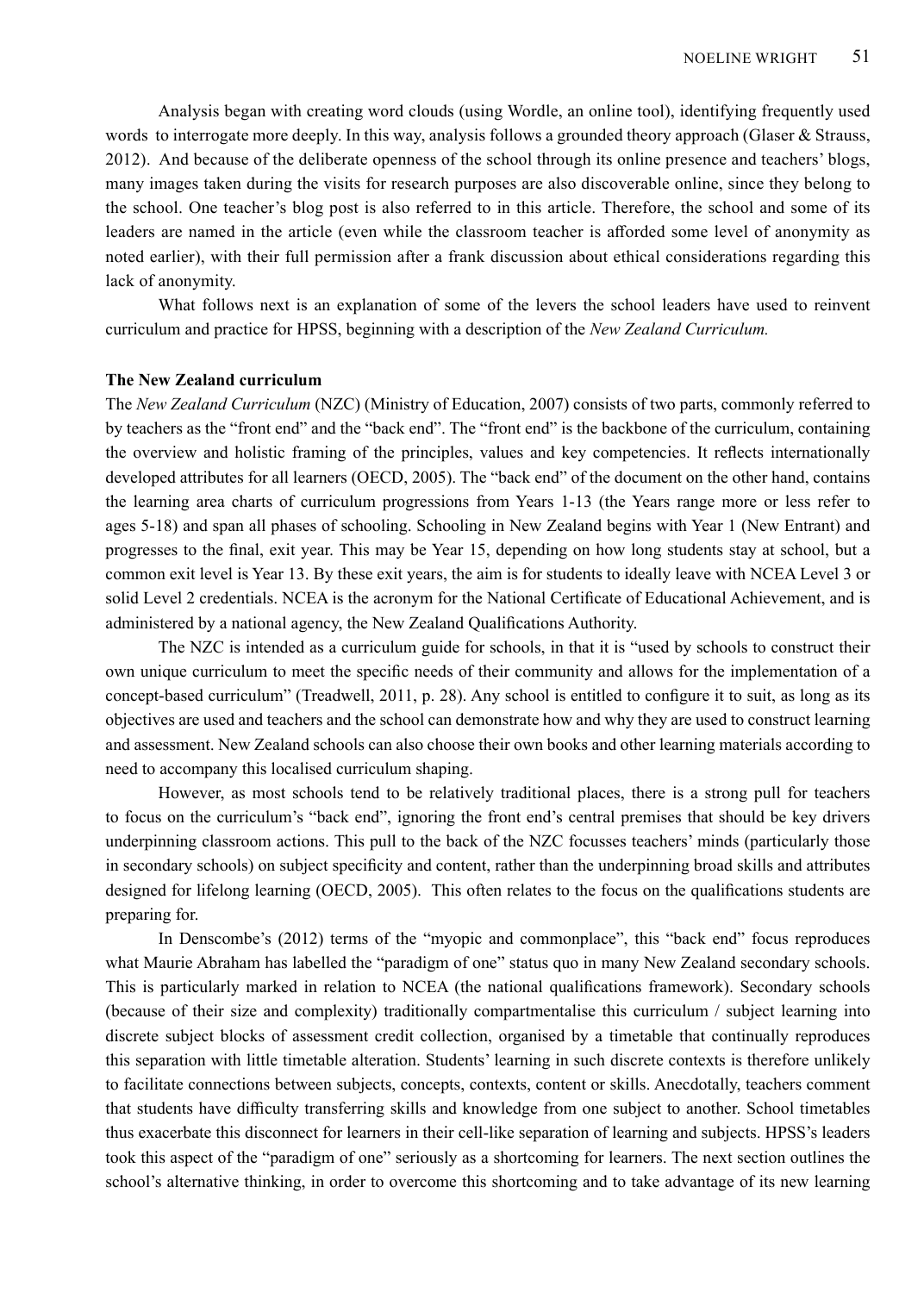spaces. They were also aware that "teachers were to operate in a space that would require new practices and the loss of some old processes" (Deed & Lesko, 2015, p. 222).

## **Curriculum adaptation in HPSS**

The Ministry of Education has encouraged schools to think differently about innovations in curriculum (Education Review Office, 2013), particularly when opportunities to create new buildings and schools arise. HPSS is one of these where the principal and senior leaders took up the challenge and began afresh with curriculum, timetable, and conceptualising learning. Their intent was to disrupt the "paradigm of one" tradition of learning that exists in many schools still, to better suit new kinds of spaces and new kinds of pedagogical thinking. What follows is a brief explanation of how this is being achieved, with reference to international and national literature.

Before the first student cohort arrived, the four school leaders used a substantial period of time to develop a deep understanding of what they would "die in the ditch for" - a phrase repeatedly used by the principal across several interview visits, including those beyond the 2015 visits scrutinised for this article. Through this interrogation to arrive at a deep understanding, they conceptualised what best serves their students' needs to meet a futures-oriented view of learning (Bolstad & Gilbert et al., 2012), reinforced by the Ministry of Education's expectation that all schools will feature MLE characteristics. The leadership team thus examined values, concepts and the curriculum document before redesigning learning provision, initially focusing on the "front end" of the curriculum document (Ministry of Education, 2007). And because New Zealand schools can adapt curriculum provision according to local needs, they pulled apart the concepts in this first part before later interrogating the back end progressions, creating a matrix of learning objectives by extracting and combining learning objectives from across learning area boundaries, to look for synergies that could be exploited in its curriculum integration planning. This made it easier to later integrate learning across subject domains where students had time to develop rich knowledge, skills and understanding by undertaking what they called "Big Module" learning across two school terms (which they have called a semester). In this sense, they are responding to Deed and Lesko's (2015) observation that "openness as an influential concept in both architecture and education … challenges conventional means of control and organisation of school space" (p. 218). These authors also note that teaching in such spaces requires continual renegotiation, and HPSS staff began this process. This process included learning from the wider literature and other schools.

In New Zealand, Bolstad, Gilbert et al. (2012) for example, argued that a future-focus school centres on learners' needs, rather than reproducing structures and patterns of the status quo. HPSS's school leaders recognised the need to alter the organisation of learning. This was partly driven by the dramatic rise in the access to information and ability to connect digitally with others over the past decade. HPSS's leaders also recognised that the universal Key Competencies identified by the OECD (2005) are also about leveraging adaptive helpseeking (Newman, 1994), a learning disposition the school promotes through its Hobsonville Habits.

Other international influences included the US Association for Supervision and Curriculum Development, for example, which argued that the future of education must be about "the development of children who are healthy, safe, engaged, supported, and challenged within a sustainable approach to education and community engagement" (Association for Supervision and Curriculum Development 2007, p. 3). Slade and Griffith (2013) emphasise this idea further, observing that this century "demands a highly skilled, educated workforce and citizenry unlike any we have seen before" (p. 23) and argue that change is now the "new status quo". Nineteenth century systems and last century's classrooms are no longer adequate to "engage 21st-century students and prepare them for careers that do not yet exist" (Slade & Griffith, 2013, p .23).

While Slade and Griffith (2013) focus on the idea of education delivering a workforce to the economy, the point about old systems no longer serving the needs of learners in a more connected world connects with the HPSS leaders' thinking. The school leaders explained that they felt obligated to structure learning for an uncertain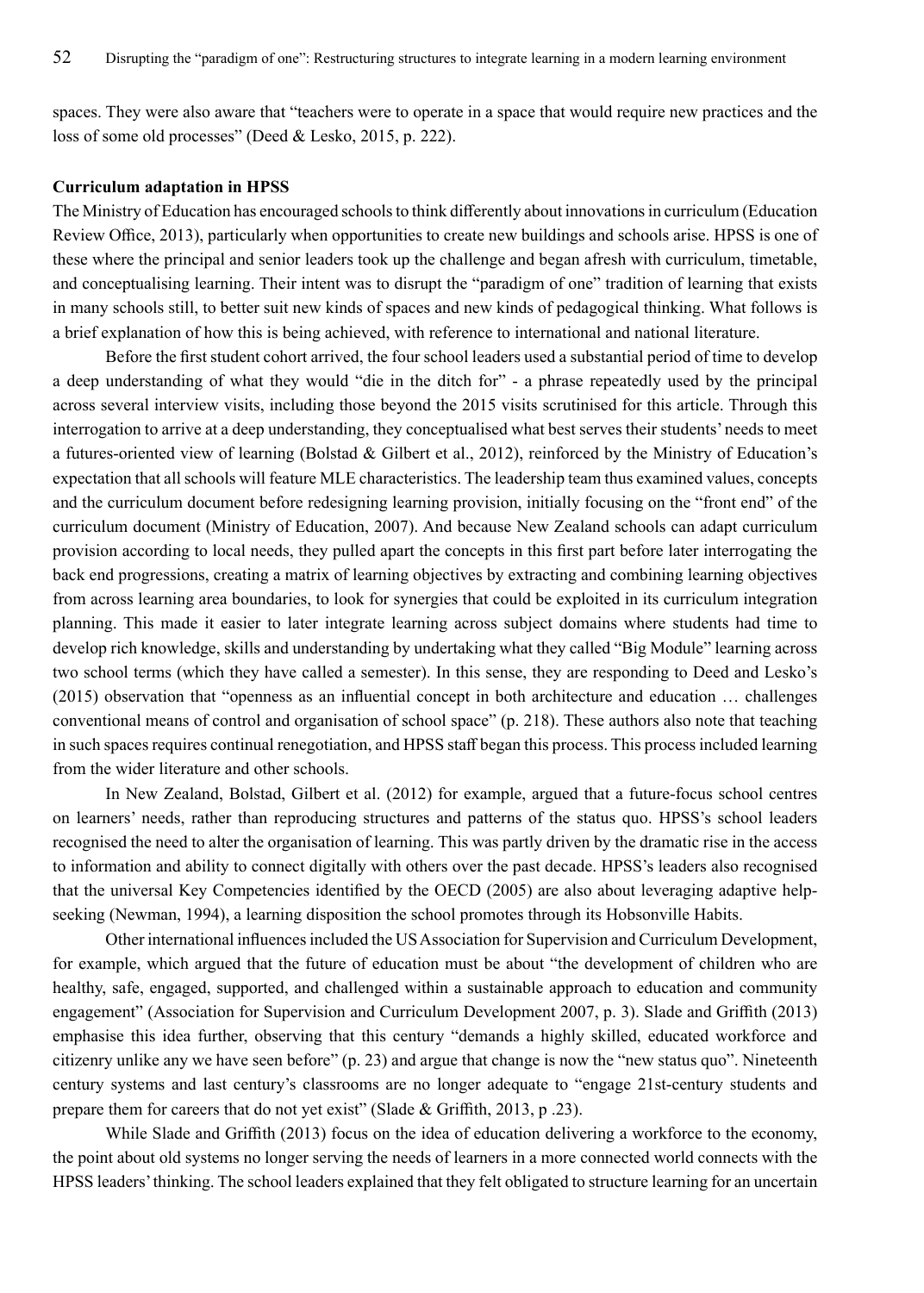future where citizens need to be nimble, creative and adaptive thinkers, better able to cope with constant change and were better able to apply and transfer ideas across different contexts. Changing structures and systems was, in their view, necessary.

Lichtman (2015), an American educator visiting New Zealand, wrote blog posts about his visit to HPSS. In *High School of the Future,* he commented that the school was "designed, physically and pedagogically to break virtually every boundary condition of the factory model of education" while maintaining high standards of educational provision. So what does that mean and look like? To theorise what the school is doing, I explored Bourdieu's (1977) concept of "structuring structures" as a starting place. This sets the scene for expanding the earlier discussion of school timetables and their role in separating subjects from each other.

#### **Structuring structures**

Bourdieu (1977) described habitus as the link between practices and positions. Practices refers to what is done. Positions refers to the relationships and roles of those in the community itself as well as the idea of positioning. Positioning suggests something of the relational aspect of perceptions, beliefs and agreements about what matters and how this links to cultural practices. Habitus, explained further below, broadly refers to the routines, values and culture of a community, becoming a school's logic of practice. In a new school such as HPSS, cultural and routine norms have to be established from how practices settle or alter over time, alongside the creation of the positions and positioning that help this process take shape. These also solidify into a school's structures.

A timetable is one school structure which codifies and represents what matters. It defines boundaries that express curriculum and learning. In HPSS, these needs are ascertained on a regular basis as teachers continually modify the learning in response to a weekly review of progress. These elements contribute to building the logic of practice defining the school (Bourdieu, 1980), arising through the cultural and social practices that become "how we do things around here". This norming of practice is commonly understood as habitus, which, Bourdieu argued, is the embodiment of a set of systems

of durable, transposable dispositions, structured structures predisposed to function as structuring structures, that is, as principles which generate and organize practices and representations that can be objectively adapted to their outcomes without presupposing a conscious aiming at ends or an express mastery of the operations necessary in order to attain them. (1977, p. 53)

The "structuring structures" of HPSS are being formed while they test out and modify what they will "die in the ditch for" as they establish how they "do things around here". However, in this new school, there is definitely a "conscious aiming at ends" (Bourdieu 1977, p. 53) because these practices, positions and positioning, ways of being, operating and structuring the organisation have to be designed and worked at with specific goals in mind. These goals are what HPSS's leaders expect will produce the kinds of students they think the future needs. In other words, they are organising the patterns or structures of the school to represent their conception of their prime goals and vision that embody an opposition to the "paradigm of one". So, instead of the traditional school structure defining what happens and how, they have created new structures (their curriculum framework and timetable, for example) to better enable what happens in relation to the vision and philosophy of their conception of learning (Sewell, 1992).

Giddens' (1986) structuration theory also helps understand structures, also later explored by Tobin (2015). The key tenet of structuration theory is that our actions are constrained, restricted or bounded by structures such as timetables or systems of practice. Tobin (2015) argues that school success is built over time, and accrues through many people, in "an ongoing chain of actions that produce and reproduce success every day" (p. 644). These same actions can alter the structures themselves over time – in other words, while they can appear foxed, they may also be fluid. What is happening at HPSS is a case in point. Some specific structures of schooling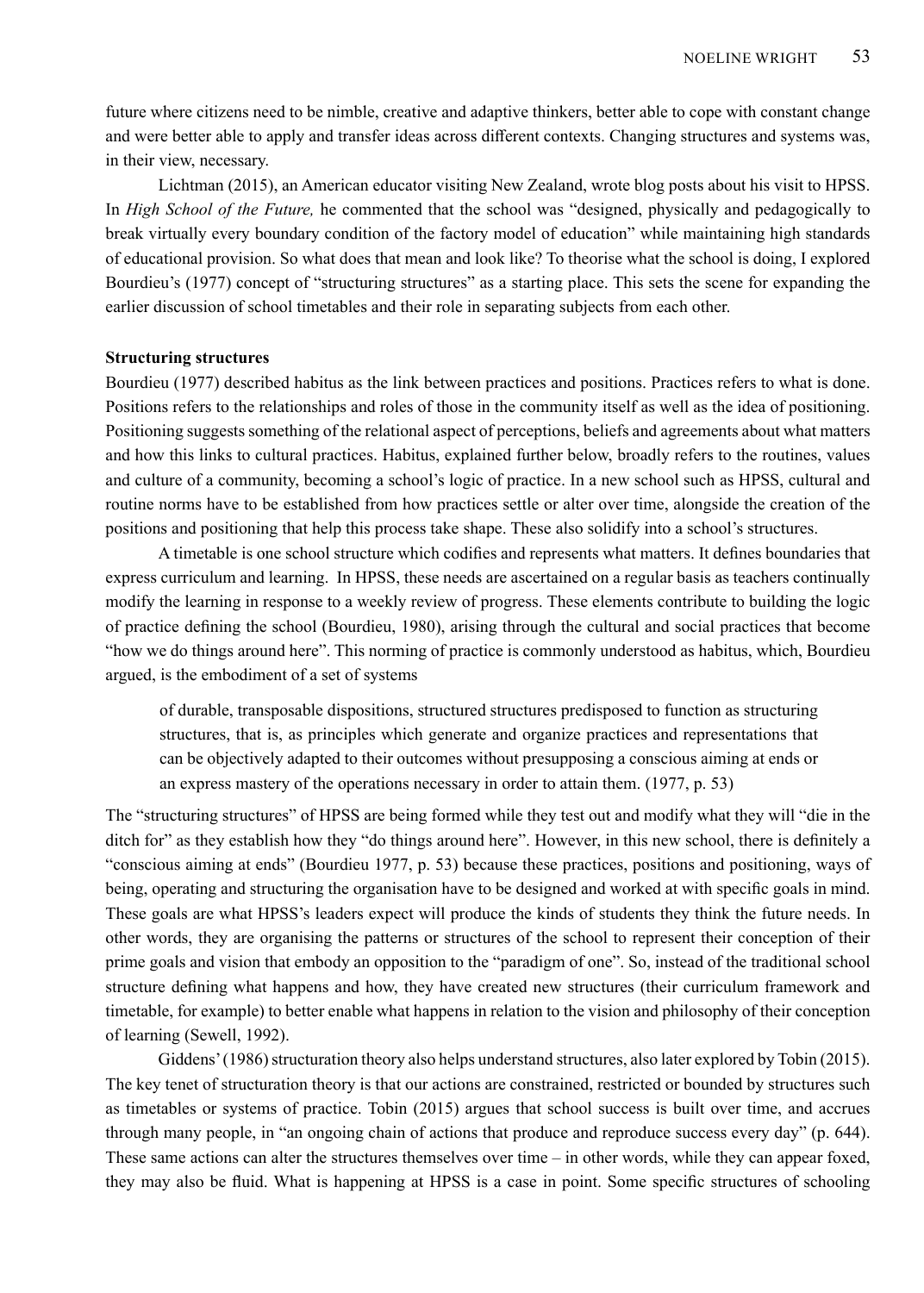might be external, such as the NZC and wider legal obligations. However, as actions take place within the school to redefine what learning looks like, they are rethinking the shape of existing structures and systems to build a distinctive school ecology. Through this reshaping and thinking and trialling, they are attempting to embody the underpinnings of the school's vision to take advantage of the available physical and educational spaces. Thus the people inside the structure or system draw on established sets of rules, resources, and social positions. These become the tools of these new social, pedagogical and professional practices.

#### **Structuring learning: The timetable**

In New Zealand secondary schools, there is huge variation in how timetables operate to "fit in" subjects and choices. The timetable may contain 50 or 60 minute periods, while others include 90 minute blocks or even squeeze in more lessons in a day by having shorter periods of, perhaps, 45 minutes. A common format is two periods before an interval (20-30 minutes) and then two more before a lunch break (40-60 minutes) followed by a single lesson before the school day is over. Some include one late start a week for staff professional development, while others may also schedule sports and cultural practices one afternoon instead of normal classes. These variations are common ways schools adapt national regulations to suit local contexts, and to fit in a broad curriculum.

It is still commonplace, however, for New Zealand schools to block subject learning into discrete periods of about four lessons a week. This structure silos subjects from each other. This can have the effect of students siloing subjects too. It is not unusual to hear students say things like "this is social studies, why are we doing maths / English?" as a result, and learners may be confused or frustrated if no explicit links are made through the design of the lesson.

The amount of time a teacher can devote to individual students in a single period of about 60 minutes is quite small. Stalling (1980) argues that the amount of time students can spend concentrating on aspects of learning has a direct relationship to eventual academic success (see also Ames, 1992; Karweit, 1983; Siefert & Beck, 1984; Wang, Haertel, & Walberg, 1993-1994). This also implicates the size of classes if feedback and feedforward are also important for both relationships and eventual learning success. Hattie (2009) and Hattie and Timperley (2007) consistently argue that feedback and reflection are critical for successful learning. These combined effects led to HPSS's leaders debating what a timetable would like to avoid these issues.

#### **Structuring learning**

By debating and refining what they would "die in the ditch for" regarding learning, HPSS leaders defined a set of principles about their curriculum decision-making. They would:

- Innovate through personalising learning
- Engage through powerful partnerships
- Inspire through deep challenge and inquiry to develop empowered learners. (Amos, 2014)

These three components underpin the school's structures of timetable, pastoral care, community partnerships, and helping students develop intellectual passions. Thus a typical school week contains learning hubs, specialised learning modules and project learning in large blocks of time. Through the modules, students are guided to focus on one theme at a time *across* subject domains and do so over two terms (one semester). This includes learning specific foundational concepts and discipline knowledge. Short modules - of about one week's duration - can be opportunities for specific learning, such as the one week module SPIN (Space and Time) example that one teacher blogged about (Finnerty, 2015, 18 September).

Constructing the timetable was one of the last pieces of the structural puzzle they created to represent how they wanted the learning to occur. Amos' (2014, 3 February) blog post about the first iteration of the timetable outlines the initial structure, while updated versions evolve as they learn more about what works. These updates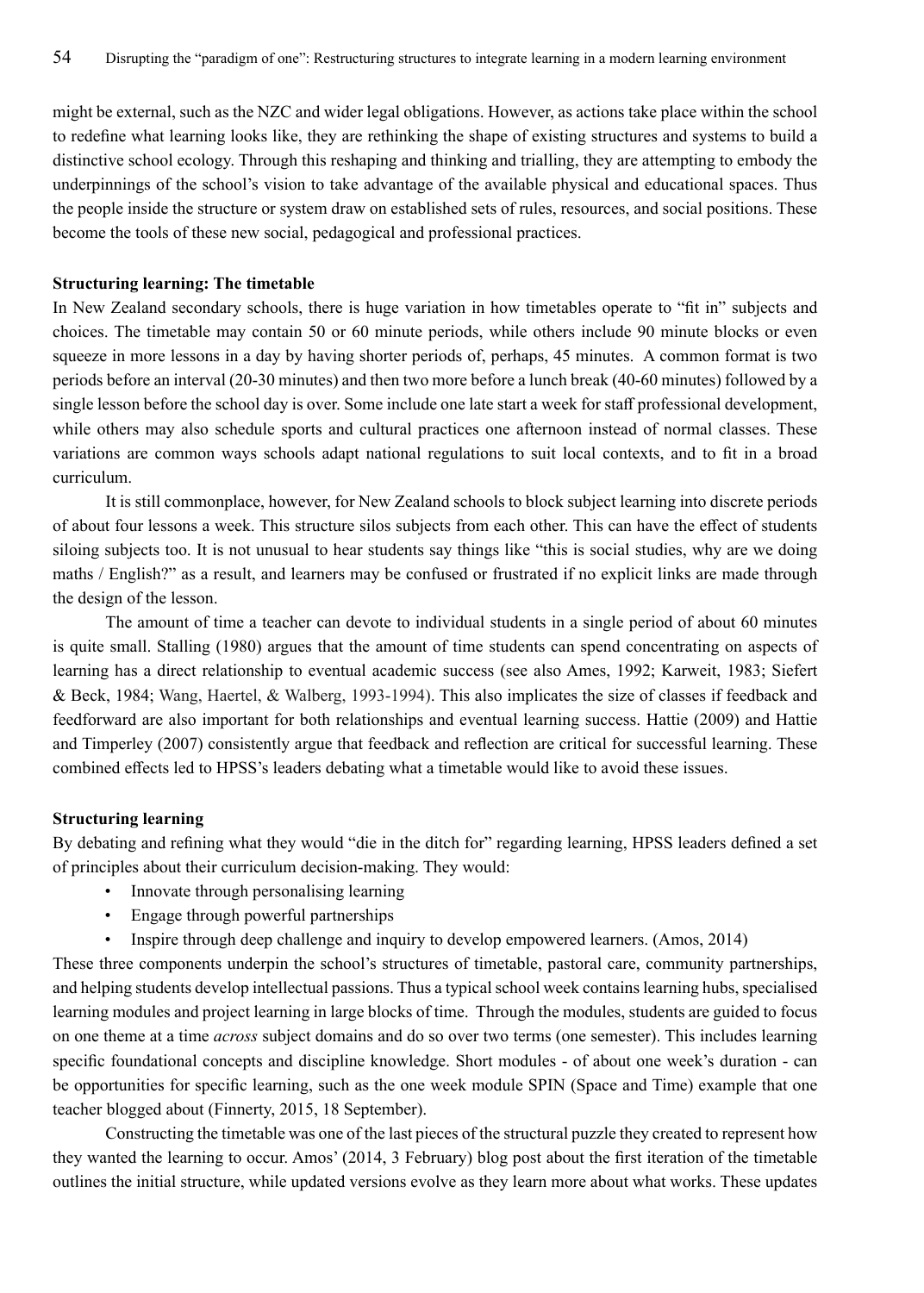have shown that the timetable is malleable rather than fixed, being adapted to meet the decisions they made with evidence from the first year's implementation, and subsequent cohorts adding to the complexity. This is one of the ways the school leaders demonstrate their willingness to adapt what they do in the light of experience and evidence. The initial thought of having learning options being vertical for everything (ie a mixed cohort of, for example, Years 9 and 10) was later modified, while keeping the conceptual and guiding framework intact, because they soon realised that this would be overly complicating future module developments and students' progress. Through constant reflection, the school thus continually adapts how it provides learning while it reinterprets curriculum provision and restructures the timetable to fit the needs of the vision. Mixing up the first two cohorts as one into larger classes for some modules has therefore meant serious adjustment to better suit tiered learning needs. As students progress to senior years, they needed to map progress more simply, while still offering students opportunities to extend themselves. This resonates with the idea expressed in the call for papers for this issue.

The school's specialised learning modules for example, cover both curriculum areas and "fluencies" (Amos, 2014, 3 February), including a range of learning experiences that take the best ideas and apply them to specific contexts through seminars, group work, individual or independent learning, workshops or other configurations. Many of these configurations blur distinctions between home and school, especially as students can access all school learning information from anywhere. Students regularly use online tools to support their learning, and most have a mobile device (laptop or tablet) as central to their daily school life. The school is also equipped with charging lockers so students can safely recharge their devices, securely locking them in with their own lock. This makes it easy for students' gear to be safe, fully charged, and available.

A key aim in all modules is to encourage students to practise critical and creative thinking, a core Key Competency in the NZC (Ministry of Education, 2007). The structuring structure of the curriculum document's Learning Outcomes for levels across subjects and, in particular, the Key Competencies, is the basis upon which the school builds its modules. Students engage in inquiry practices to better develop understanding, while teachers continually reflect on their practices to improve curriculum provision through a collaborative critical friend process (Wright & Adam, 2015) and regular teaching team meetings.

#### **Framing a learning structure**

As the school's goals indicate, they want students to "Reach for the sky" / "Whaia te iti kahurangi." The school's vision for all learners "is one of personal and academic excellence; that they will develop as confident, connected, actively involved and life-long learners . . . empower[ing] them to live successfully and contribute responsibly to their communities" (Hobsonville Point Secondary School, 2015). The school also espouses a set of principles for students (Table 1) that frame their structures.

The description of a learning module (later in the article) enacts the principles outlined in Table 1. It also uses individual parts of the Learning Design Model (Figure 1) which features in all practices of learning.

For example, in one Big Module I observed in 2015, students completed a table template for one English component as they learned about specific text type options for representing their finished work. This task was based on the EXPLORE hexagon element of the Learning Design Module, representing the first steps in their task. Later, they would be using the EVALUATE hexagon where student must decide on the merits and shortcoming of various text types they have explored, in order to arrive a decision about which one they will use. Whichever hexagons feature in a task, teachers and students understand the purpose of the task. They thus use a common learning language across the school.

Their Learning Design Model is an example of a structuring structure. It both embodies and positions learning but offers flexibility as a cohesive structure for learning. The hexagon shape means teachers can choose connections across the elements of the model in multiple ways, using them in a wide range of combinations as they structure learning.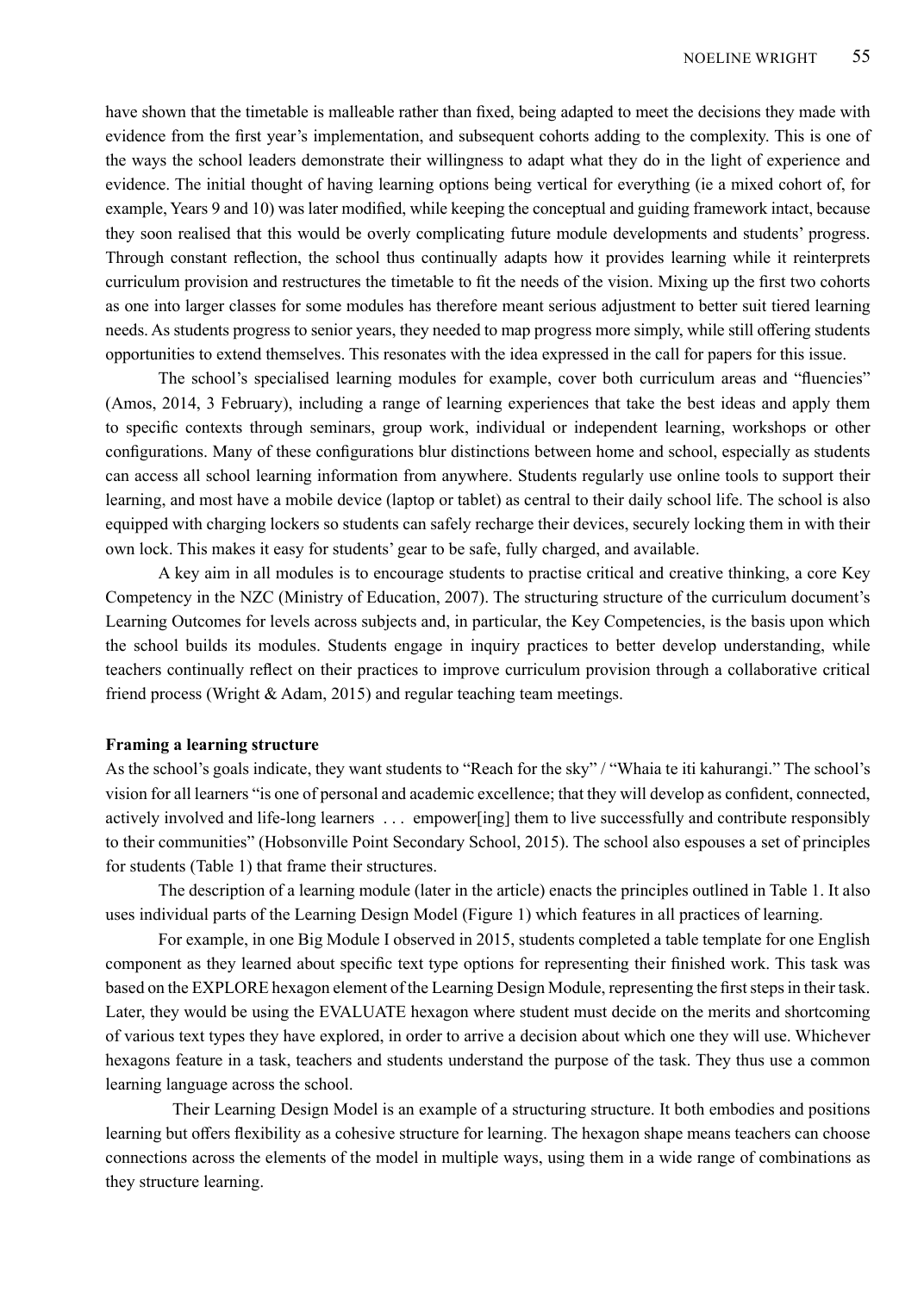| <b>Key elements</b>        | <b>Benefits for learners</b>                                                                                                                           |
|----------------------------|--------------------------------------------------------------------------------------------------------------------------------------------------------|
| Personalised learning      | challenging relevant programme tailored for individual learner<br>needs<br>level, not age-based; motivation and engagement<br>٠                        |
| Learning hub and coach     | caring, small group structure of Learning Hub<br>٠<br>support, challenge, progress tracking and goal setting<br>٠                                      |
| Powerful partnerships      | key nurturing relationship and family partnership with personal<br>Learning Coach<br>connecting with business and community learning partnerships<br>٠ |
| Specialised learning       | New Zealand learning area coverage and integrated curriculum topics<br>٠<br>meaningful assessment to demonstrate learning<br>٠                         |
| Deep challenge and inquiry | empowering learners with complex problem-solving skills<br>$\bullet$<br>intellectual rigour that develops strategic thinkers<br>$\bullet$              |
| Learning projects          | links purposeful learning to student interests and passions<br>exposure to authentic learning experiences and opportunities                            |

Table 1: Hobsonville Point Secondary School's principles



Figure 1. Hobsonville Point Secondary School's Learning Design Model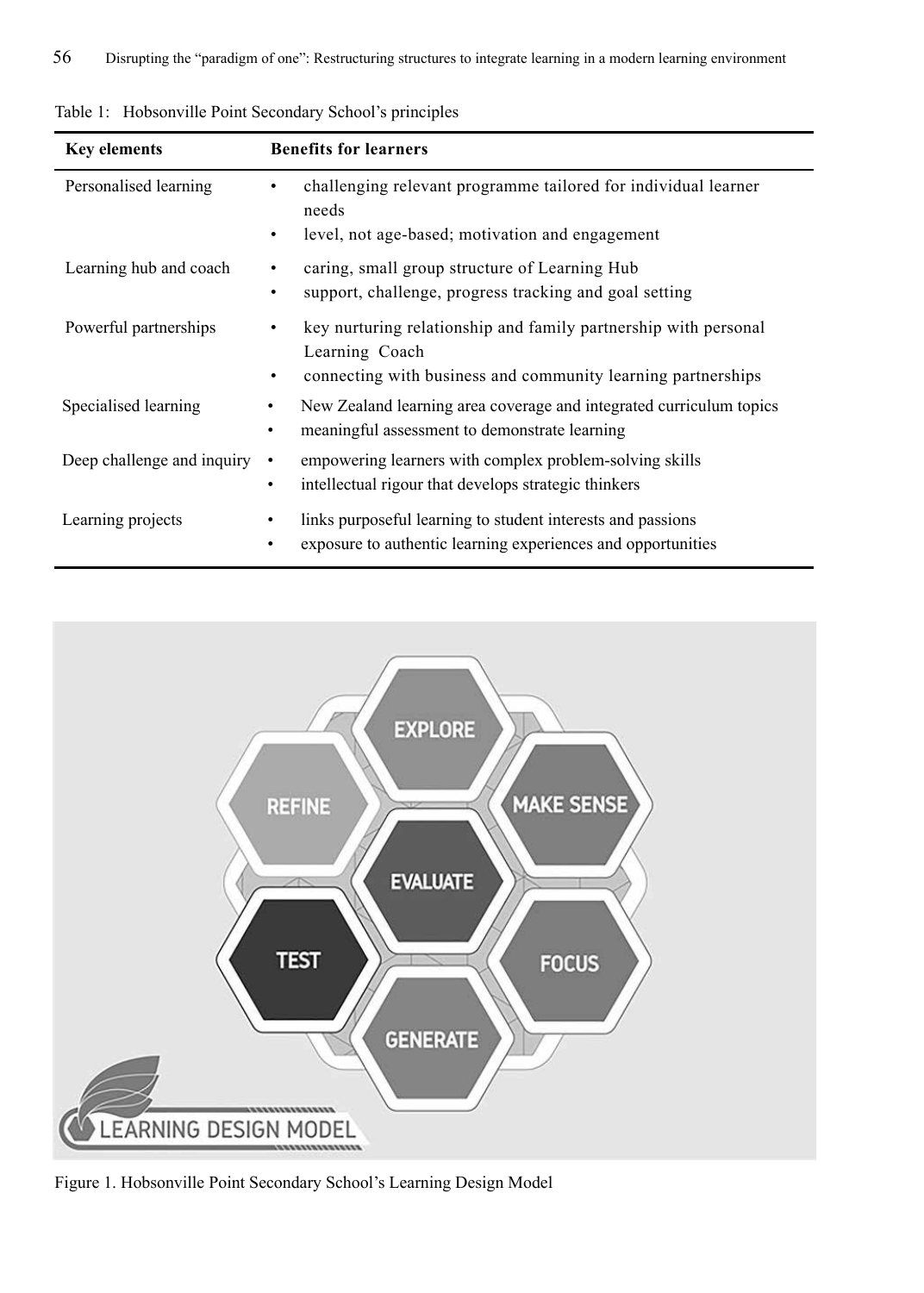The entire hexagon shape also evokes how a beehive operates. A honeycomb is central to the workings of a community of bees and is always hexagonal in shape, inviting simple connections from shape to shape. Community is an underlying structure at the heart of HPSS. The honeycomb structure of the Learning Design Model not only identifies what matters, but makes it accessible, offers connections across elements and frames key competencies. This honeycomb structure might also represent powerful partnerships: learning is structured according to the relationships between and among these elements. In referencing bee communities, this model also suggests the inter-relatedness of all elements of the school's learning structure. This echoes the focus on integrating curriculum and the social and professional networks that enact it. It thus operates as a structuring structure - both fixed and fluid.

#### **Enacting an integrated curriculum**

To begin this section, I refer to international literature as a starting point. Goodson (1992) discussed siloed subjects competing for resources, yet the structures operating so far at HPSS suggest that this kind of competition for resources appears almost non-existent. Perhaps it is a result of the school's newness - resources and equipment are a work in progress, and may change over time. Or, perhaps through the integrated curriculum team-teaching modules that predominate, there is greater sharing of the same resources, and greater connections between teachers across subjects. Perhaps since teachers work together, they create fit-for-curriculum-purpose resources as learning needs arise, and save these in shared folders for others to adapt and use.

While integrating curriculum is not a new concept or practice, HPSS staff are beginning to see the value for students' learning, both anecdotally and in their achievement, although it is too early to judge in terms of NCEA levels. Examples in the international literature to draw on are not very common but suggest some indicators of the value of integrating curriculum. Grouws, Tarr, Chávez, Sears, Soria and Taylan (2013) for example, described an experiment in 10 United States schools with over 2000 students learning mathematics in one of two ways - half via traditional means, half via an integrated curriculum arrangement. Results showed strong differences. The authors report that the group that learned mathematics as coherent topics showed significant advantages over the group taught by traditional means on 3 measures: a test of common objectives; problem-solving and reasoning; and standardised achievement tests. This suggests value in addressing mathematical concepts in holistic ways that apply problem-solving, reasoning and sense-making, and real-world applications. These holistic ways also included students working in teams, actively learning and communicating with each other (Core-Plus Mathematics, n.d.). When learning fosters integrating conceptual knowledge with critical thinking about solving realistic "concrete" problems, it would seem that learners gain benefit. The holistic ways identified by Grouws et al. (2013) appear to be core practices in HPSS's integrated modules. This tries to replicate how people learn in informal, social settings.

By creating thematic modules based on learning objectives and progressions from a range of subject areas, HPSS teachers are broadly positioning learning to focus on Key Competencies as well as subject discipline knowledge. They appear to be designing learning around key learning outcomes central to specific levels of specific Learning Areas. Through such planning and practice, students appear to be grasping interrelationships and synergies in ways that students in schools where subject learning is separated, may not. As the first cohort is, in 2017, in Year 12, their learning is centred on Level 2 of NCEA. By the end of the year, their results will provide a comparison point at a national level. This has not been possible before, because the school has decided that Level 1 NCEA does not materially help students. They have not entered students at that level of the qualifications framework, but concentrated attention on Level 2.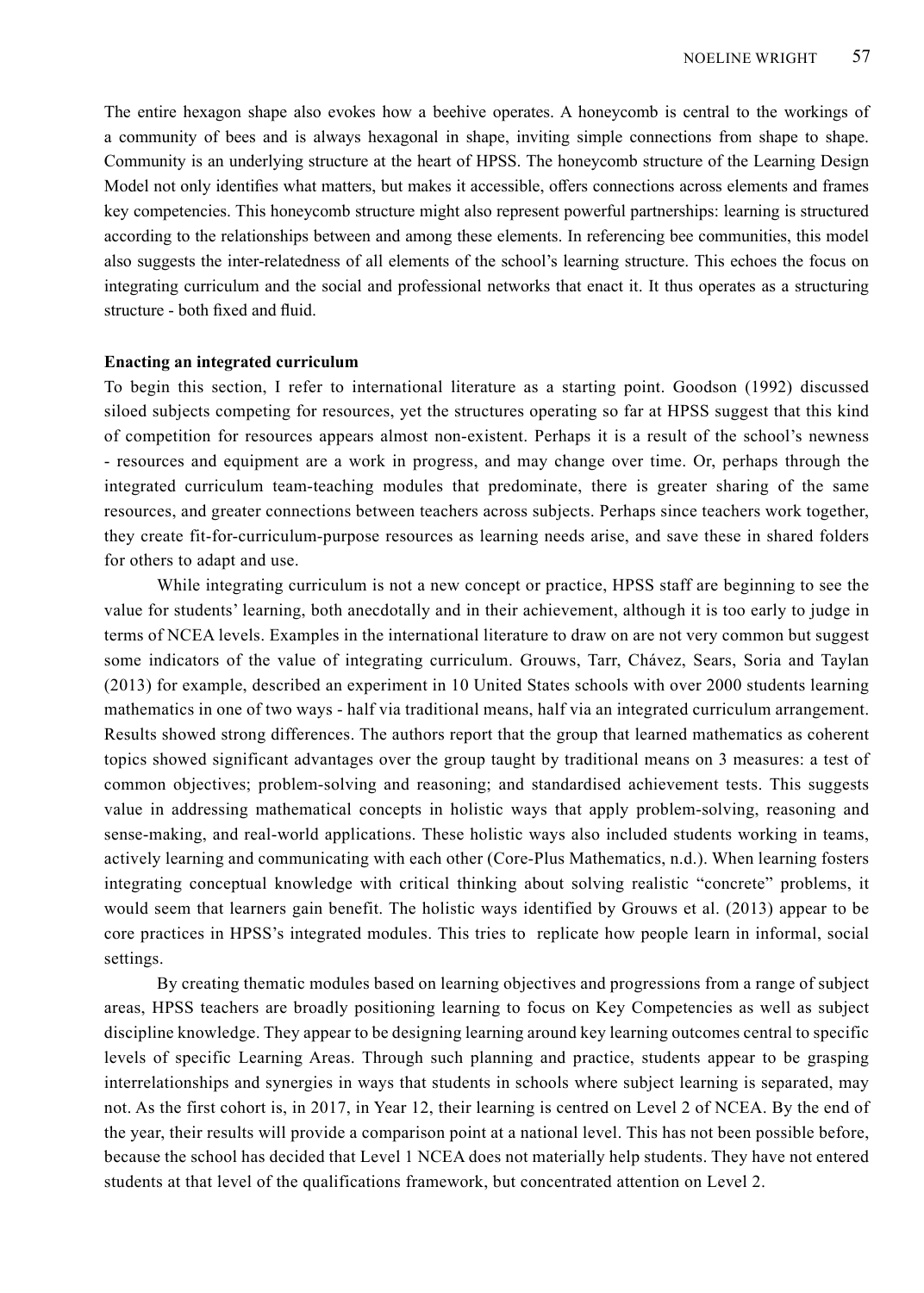#### **Structuring learning with digital technologies**

A central part of the school's curriculum integration is the regular and embedded use of digital technologies. Teachers plan and teach using Google's suite of tools, including Google Classroom. They share relevant documents with students, who may also work with printed resources. To document learning, students turn work into pdfs and upload files to their own individual folders. This creates a coherent relationship between digital tools to underpin learning, and the content and context of learning itself, while also using traditional learning materials. By uploading working documents, teachers can digitally check individuals' progress against their learning aims. The digital monitoring of learning progress is thus an important part of this learning integration.

The value of an integrated curriculum appears to be demonstrated in the quality of projects students produce as well as their ability to articulate their views about learning. They can clearly explain the connectedness of ideas and how they work in practice. In 2015, when shadowing a teacher, I also asked individual students to explain what they were learning and how the subjects linked. Regardless of who I asked, they were all able to explain connections and the extent to which learning from one subject was enhancing or contributing to learning in another. This mirrors Maurie Abraham's experiences, as he often talks to students about what they are doing and learning. A constant theme emerging from these conversations is, he says, that:

. . . students talk about learning as being easier because it's being connected to something else. Students can articulate how context helps make sense of discipline learning. One theme is Refugees / Migration through the social sciences. Here they examine the statistics of human migration and refugee movements. It's about learning to see patterns while learning maths in an applied way. Because it's no longer an abstraction, it makes sense. Context provides sense…. Now we *do* know that the linking of learning areas works for learners. This is vital. (Interview, May, 2015; italics indicate spoken emphasis)

Abraham goes on to say that curriculum integration is a principle they would "die in a ditch for" – one of their non-negotiables for their learners. Ongoing evidence from student achievement in relation to curriculum levels is promising so far. Ames (1992) observed quite some time ago that, "tasks that involve variety and diversity are more likely to facilitate an interest in learning and a mastery orientation" (p. 263), and it would appear that so far, students in HPSS exhibit these levels of motivation.

In the organisation of HPSS's learning programmes, outcomes are clear in the semester-long integrated modules. This time span is crucial to integration, contributing to students being able to develop depth, proficiency, and breadth in their learning. The learning outcomes and whole project goals are often linked to a community project, fostering the partnership principle of the school. To enact integrated learning, teachers collaborate in teams, just as students are invited to regularly work together and take advantage of the variety of learning spaces. As the principal asserts, this teamwork is about

. . . the power of collaborative teaching - planning and teaching together - exploring each other's curriculum areas and making sense of whole curriculum rather than small bits. [This is the] bigger picture thinking. (Interview, May, 2015)

The two principles of collaborative teaching and integrated curriculum have helped HPSS leaders define what matters. Over time, the embodiment of these principles in practice crystallise what Abraham says, is the "picture of what a full cohort of students will look like". This watershed point helps them map the future arrangement of learning as a structure when all major levels of schooling - Years 9 to 13 - exist in the school by the start of 2018. The school has conceptualised students as three cohort categories:

• *Foundation years:* Years 9-10 (students who are about 13-15 years old). These students undertake small modules, "spins" (specific learning modules) and curriculum modules.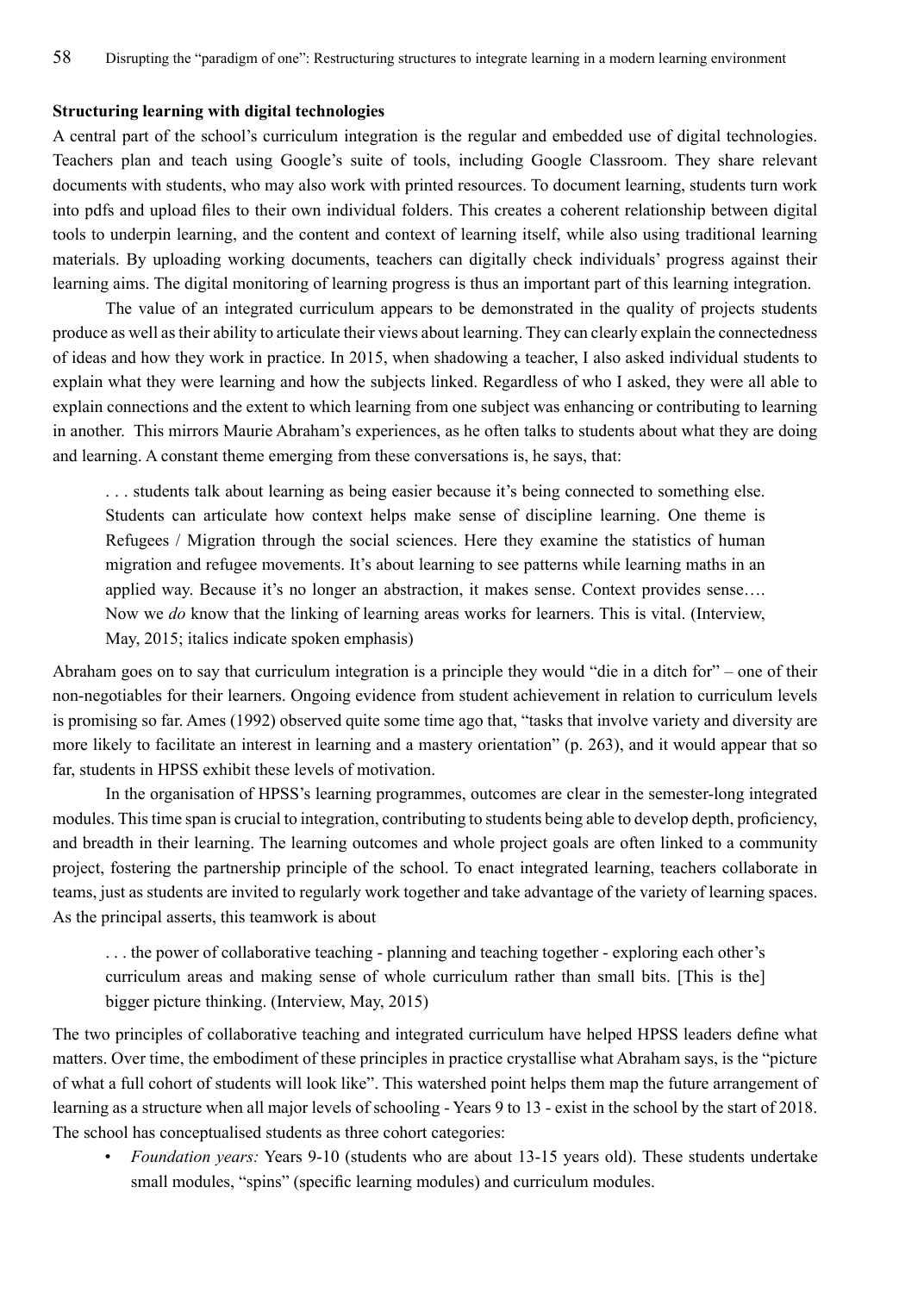- *Qualifications years:* Years 11-12 (aged about 15-17), focused on the *New Zealand Curriculum* levels 5-7. This means the modules can take specific curriculum level objectives from across subjects and combine them into integrated learning packages. The focus is on Level 2 NCEA.
- *Launchpad or pathways:* Years 13-14, usually the final year(s) of schooling. At this point students are 17-19 years old. This is where students look ahead to further tertiary learning (university, polytechnic pathways) or enter the workforce after leaving school. The aim is that students leave with a minimum of Level 2 NCEA, and accrue enough Level 3 credits that they can enter their preferred career or tertiary study while being guided by their Learning Coach. (Interview, May, 2015)

Each semester (two school terms) contains two modules running parallel to other configurations of learning, such as the students' passion projects or specific compulsory learning modules. As cohorts move through the qualifications years to the launchpad or pathways years, the school continues to develop its processes, logic of practice, understandings and ethos. It is continually restructuring its planning to accommodate new students. Perhaps this exemplifies what Sewell (1992) suggests, that "Structures shape people's practices, but it is also people's practices that constitute (and reproduce) structures" (p. 3). HPSS is showing how a relatively nonprescriptive curriculum document can be interpreted to avoid the "low capacity for agency" that Priestley, Edwards, Priestley and Miller (2012, p. 192) suggest has happened in other "educational systems" in relation to curriculum development.

## **Discussion and conclusion**

This vignette of a school in the process of becoming, developing its logic of practice and evolving its structuring structures, serves to illustrate how a vision can create a conception of schooling that is different from the traditional "paradigm of one". Through reinterpreting the curriculum document and aiming for learning to replicate how people behave and make sense of the world, the structure of learning in HPSS so far enacts and embodies the principles that staff will "die in the ditch for".

The espoused principles are underpinned by knowledge about effective learning, and a clear aim is to foster students' critical and evaluative thinking, while also aiming for students to have a rich and integrated learning experience. The curriculum combinations offer students choice while often providing connections with the wider community and an audience for the products of their learning beyond the classroom walls. Giddens' work (1986) helps understand the relationship between the structures and the enactment of what matters, and, as Tobin (2015) argues, school success is built over time and the actions of many people in "an ongoing chain of actions that produce and reproduce success every day" (p. 644).

Thus the structuring structures that Bourdieu (1977) defined, continually evolve the logic of practice in HPSS via the multiple actions of staff in response to learning needs reviewed on a regular basis. This is a "chain of actions" that can "produce and reproduce success every day". Big Modules for example, demonstrate the "multiple and ongoing actions of many actors" (Tobin, 2015, p. 644) with the goal of making learning meaningful and purposeful for all concerned. The actions of the school leaders in enculturating staff and students to operate in particular ways to develop a logic of practice suggest Tobin's "enabling structures" (p. 643) as derived from structuration theory in which both the system and the agents work together. In the case of HPSS, the curriculum system of the school is developing as a logic of practice via structuring structures which are both fixed and fluid. The agents are the leaders, teachers and students who embody the structuring structures as each day unfolds and as the structures themselves become altered and are made meaningful by that experience. Time will tell if the vision matches the academic success of the first cohort of students as they progress through NCEA Levels 2 and 3, when their rates of success are able to be compared nationally.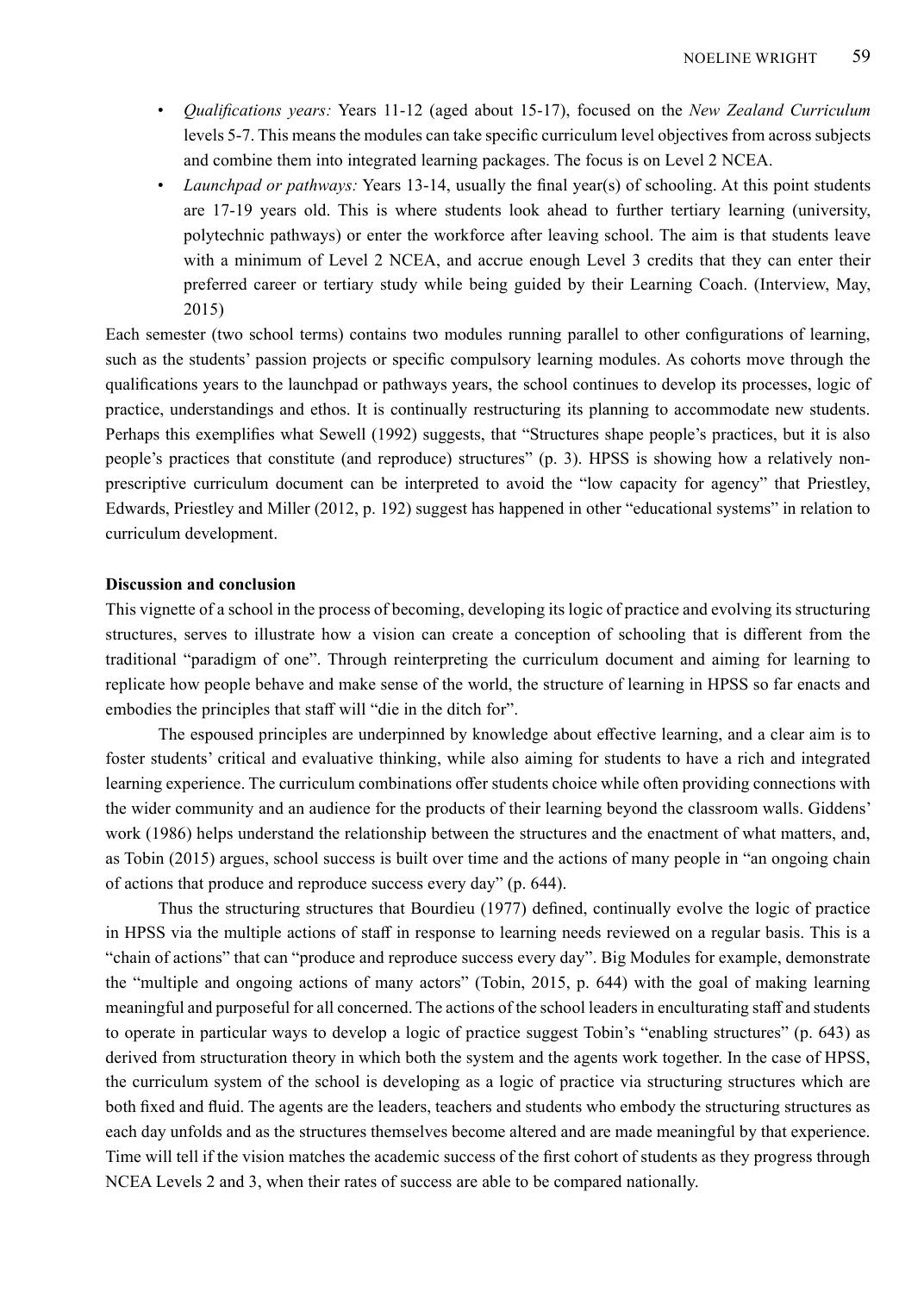## **Acknowledgements**

This study was funded by Wilf Malcolm Institute of Educational Research (WMIER), Faculty of Education, The University of Waikato.

# **References**

- Ames, C. (1992). Classrooms: Goals, structures, and student motivation. *Journal of Educational Psychology*. *84*(3), 261-271. Retrieved from: http://www.unco.edu/cebs/psychology/kevinpugh/motivation\_project/ resources/ames92.pdf
- Amos, C. (2014, 3 February). A beginner's guide to Hobsonville Point Secondary School. [blog post]. Retrieved from: http://www.teachingandelearning.com/2014/02/a-beginners-guide-to-hobsonville-point.html
- Association for Supervision and Curriculum Development. (2007). *The learning compact redefined: A call to action. A report of the commission on the whole child.* Alexandria, VA: Retrieved from: http://www.ascd. org/ASCD/pdf/Whole%20Child/WCC%20Learning%20Compact.pdf
- Bolstad, R., & Gilbert, J., with McDowall, S., Bull, A., Boyd, S., & Hipkins, R. (2012). *Supporting future-oriented learning & teaching — a New Zealand perspective. Report to the Ministry of Education*. Wellington: New Zealand Council for Educational Research. Retrieved from: https://www.educationcounts.govt. nz/\_\_data/assets/pdf\_file/0003/109317/994\_Future-oriented-07062012.pdf
- Bourdieu, P. (1977). *Outline of a theory of practice.* (Trans. Richard Nice). Cambridge: Cambridge University Press.
- Bourdieu, P. (1980). *The logic of practice*. (Trans. Richard Nice). Stanford, CA: Stanford University Press.
- Core-Plus Mathematics CCSS Edition. (n.d.). retrieved from: http://www.cpmponline.org/ccss/CCSSEdfeatures. html
- Deed, C., & Lesko, T. (2015). 'Unwalling the classroom': Teacher reaction and adaptation. *Learning Environment Research*. *18*(2), 217-231.
- Denscombe, M. (2012). Pupil strategies and the open classroom. In P. Woods (Ed.), *Pupil Strategies (RLE Edu L): Explorations in the sociology of the school.* (50-73). Abingdon, Oxon & New York, NY: Routledge.
- Education Review Office. (2013). *Secondary schools: Pathways to future education, training and employment*: National Report. Retrieved from: http://www.ero.govt.nz/National-Reports/Secondary-Schools-Pathways-for-future-education-training-and-employment-July-2013/Findings/Challenges-facing-allsecondary-schools/Curriculum-innovation
- Finnerty, C. (2015, 18 September). Making the very very big, small. *from inFinnerty and beyond*. Blog post. Retrieved from: http://frominfinnerty.blogspot.co.nz/2015/09/making-very-very-big-small.html
- Giddens, A. (1986). *The constitution of society: Outline of the theory of structuration*. Berkeley, CA: University of California Press.
- Glaser, B. G., & Strauss, A. L. (2012). *The discovery of grounded theory: Strategies for qualitative research*. New Brunswick, NJ: Aldine Transaction.
- Goodson, I. F. (1992). Preface to the Anniversary Edition. *School subjects and curriculum change*. (pp. 18-19). Third Ed. ebook 2002. Bristol, P.A: & London: Falmer Press.
- Grouws, D. A., Tarr, J. E., Chávez, O., Sears, R., Soria, V. M., & Taylan, R. D. (2013). Curriculum and implementation effects on high school students' mathematics learning from curricula representing subject-specific and integrated content organizations. *Journal for Research in Mathematics Education*. *44*(2), 416-463.
- Hattie, J. (2009). *Visible learning: A synthesis of over 800 meta-analyses relating to achievement*. New York, NY: Routledge.
- Hattie, J., & Timperley, H. (2007). The power of feedback. *Review of Educational Research*. 77(1), 81-112. DOI: 10.3102/003465430298487